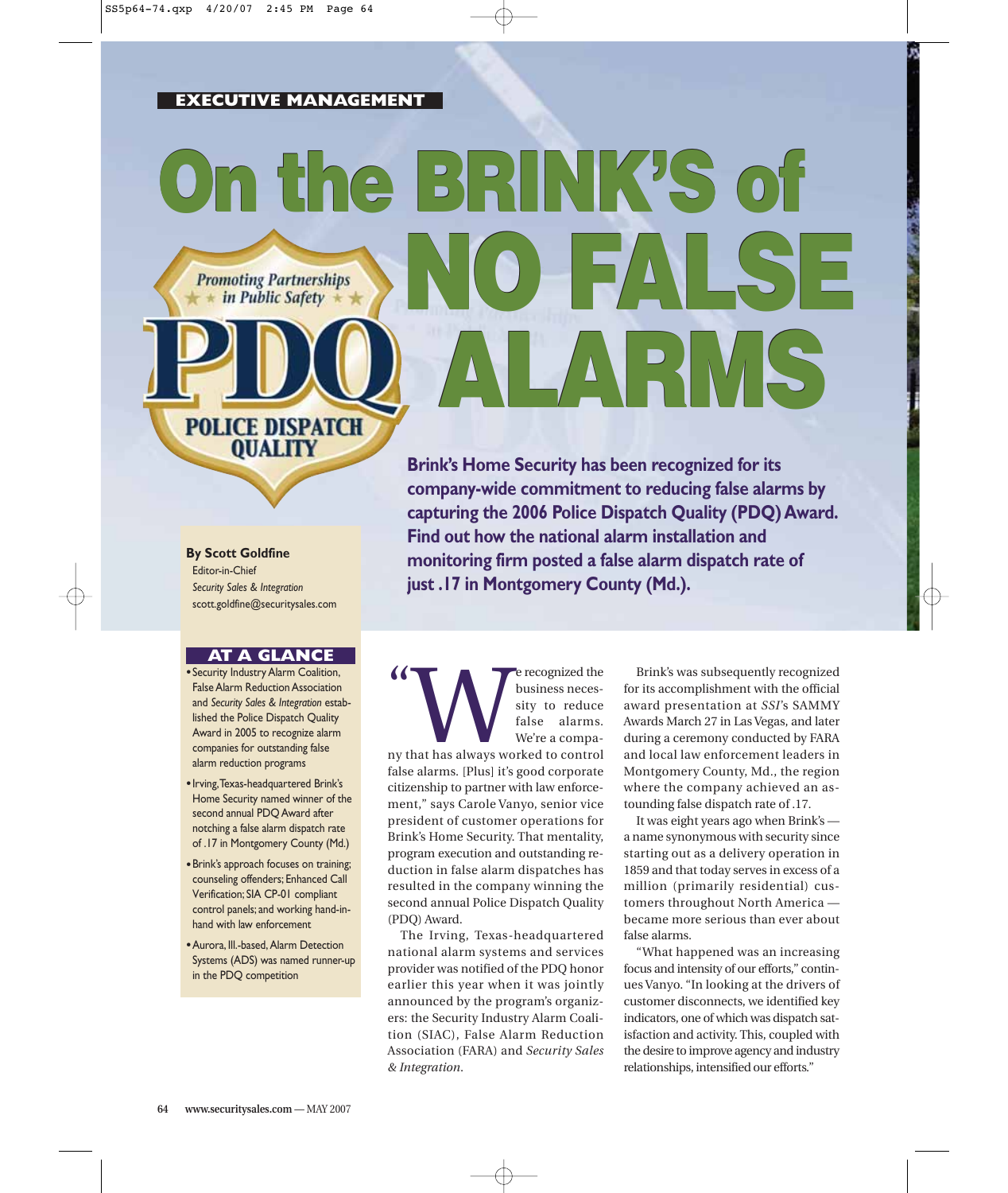

achieve the highest quality in police dispatch requests. The goal is to raise industry-wide awareness, motivate alarm companies to be proactive and provide models that work for others to follow.

**PROTECTED** BY

**HOME SECURITY** 

With that in mind, Brink's reveals how it created, implemented and continues to maintain its award-winning program. In addition, the alarm coordinator serving the jurisdiction where Brink's notched such great success lends perspective from the law enforcement side. Finally, in a sidebar, PDQ runner-up Alarm Detection

Systems (ADS) of Aurora, Ill., discusses its approach and formation of a False Alarm Reduction Team.

**Security Sales & Integration Publisher John Lacasale looks on.**

**Security Industry Alarm Coalition Executive Director Stan Martin (left) and False Alarm Reduction Asso**ciation (FARA) President Vantion Executive Director Stan Martin (*left*) and False Alarm Reduction Association<br>Award (PDQ) to Brink's Home Security Senior Vice President of Customer Operation Oispatch Quality<br>Security Sale **Award (PDQ) to Brink's Home Security Senior Vice President of Customer Operations Carole Vanyo as**

**Securi** 

#### **Intensive Approach to False Alarms Carries Over to Entry**

When it comes to submissionbased award programs, the saying "You have to be in it to win it" rings true. However, just entering, no matter how worthy the applicant, provides no guarantee of recognition. As most "A" students learn in school, you have to give the teacher, or in this case the judges, what they are looking for. That means studying the judging criteria and providing as much detailed supporting material as possible to make your case.

This strategy was not lost on Brink's, which clearly did its homework and submitted a voluminous, three-ring binder packed with all the relevant materials needed to address each and every aspect of its comprehensive false alarm reduction regimen. The company tabbed 11 separate sections that included examples and explanations of all its practices.

Photo courtesy Reed Exhibitions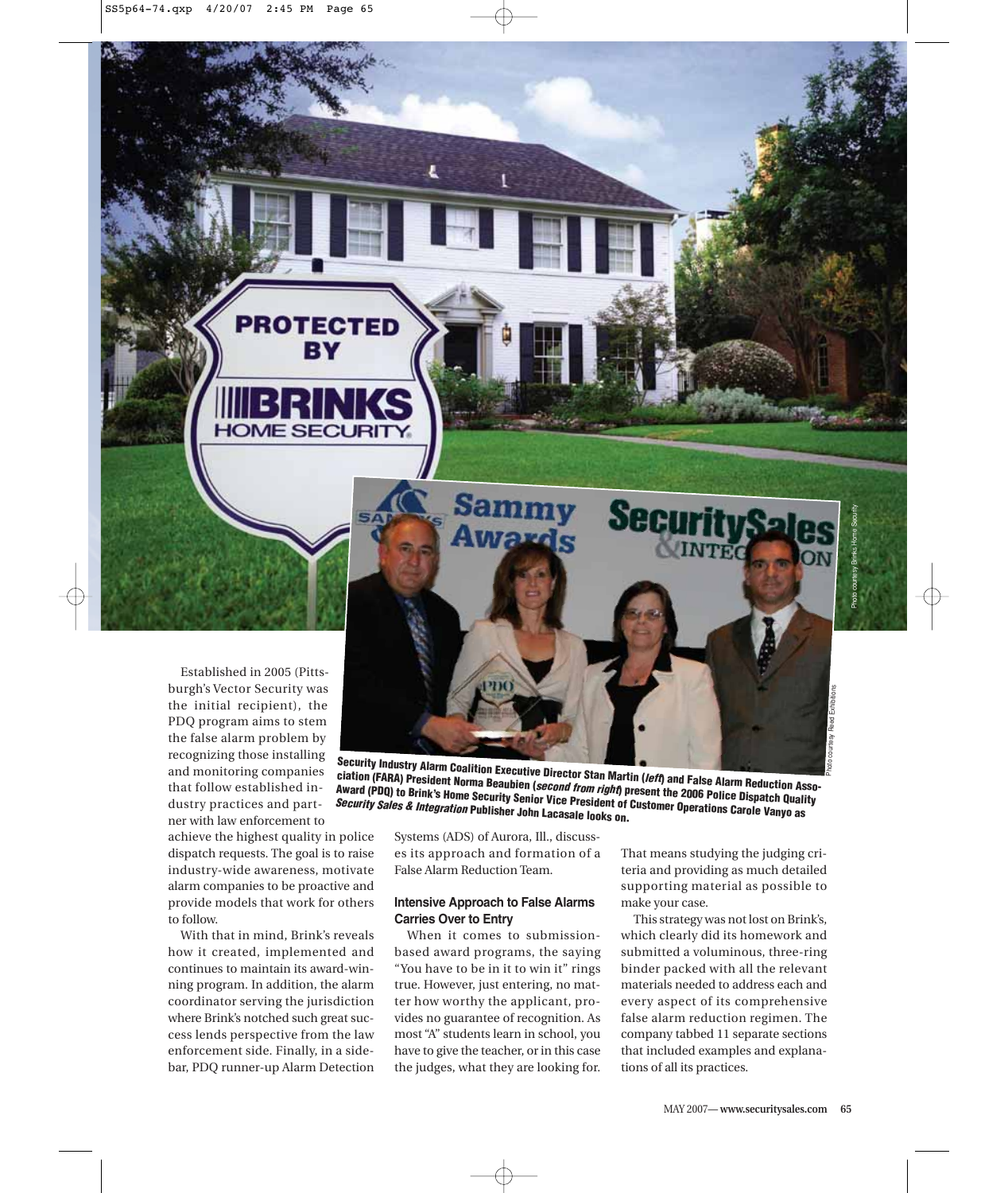#### **BRINK'S AWARD-WINNING FALSE ALARM PROGRAM**

When considered along with Brink's proven and impressive results, its well-organized presentation served as a reflection of just how serious company-wide — it is about false alarm reduction. Ultimately, this complete package won over the threejudge PDQ Award panel.

"We're involved in alarm reduction efforts on a lot of fronts, and felt the overall company resources dedicated to alarm reduction made entering a worthwhile pursuit," explains Vanyo. "We're very pleased to win. It reflects well on our employees and the initiatives we've undertaken. It's been a long, sustained effort and the award is a nice culmination that tells our people 'good job.'"

#### **Team Effort, Dedicated Personnel Lend Power to Program**

In addition to Vanyo, the primary people responsible for developing, implementing and fine tuning the firm's false alarm program include Chris Cage, former vice president and general counsel who recently moved over to Brink's parent company; Kathleen Schraufnagel, who works on permitting, government and ordinance issues; and Jay Autry and Darin Anderson on the monitoring and permitting side of the business.

Vanyo also credits the company's product development group, which tests new panels and ensures specific features get built in, as well as technical operations for assuring systems are installed properly and that customers know how to use them.

"It's an ongoing effort," she adds. "We don't consider the mission to be finished. Issues are identified during the course of doing business and we address them and move on. We participate in solutions to problems that arise industry-wide, always looking to get involved early and be part of the team that crafts how to proceed."

To that end, one of the unique approaches Brink's has taken to reduce

false alarms is the commitment of two positions to work on these issues with local governments. Resources and time are dedicated nationally and to local jurisdictions like Montgomery County. Staff members in these roles also participate in organizations like the National Burglar and Fire Alarm Association (NBFAA), SIAC and FARA.

#### **Full Complement of Proven Practices Are Deployed**

In its submission materials, Brink's went to painstaking lengths to illustrate how it meets or exceeds the demanding requirements of the PDQ Award, which is graded according to the qualifications set forth in 14 different categories.

These areas include various levels of customer training, communication and false alarm counseling/discipline, technicians being NTS Level I or II (or equivalent) certified, installing SIA CP-01 compliant control panels, employing Enhanced Call Verification (ECV),

# Brink's Makes Life Easier for Law Enforcement

The of the most important components of running a suc-<br>
cultivating a friendly, respectful, cooperative and collabo-<br>
cultivating a friendly, respectful, cooperative and collabo-<br>
cultivating in the local law enforcement. cessful, respected alarm installation/services business is rative relationship with local law enforcement.This is also one of

the primary factors considered for the Police Dispatch Quality (PDQ) Award, which this year was presented to Brink's Home Security.

The company's winning entry included an affidavit by Norma Beaubien, director of the Montgomery County (Md.) Department of Police False Alarm Reduction Section, verifying Brink's outstanding false alarm dispatch rate of .17. It further stated that Brink's falls within the top 1 percent of lowest dispatch rates for all companies with more than 50 customers within the county. Following is what Beaubien, who is also president of the False Alarm Reduction Association (FARA), had to say about Brink's.

#### *What makes Brink's worthy of winning the PDQ Award?*

**Beaubien**:They have demonstrated a company-wide commitment to reducing false dispatches through utilization of best practices such as installing CP-01 compliant equipment, performing outreach to alarm abusers, extensive training and required certification programs for installers, false alarm prevention tips in monthly bills and the voluntary implementation of Enhanced Call Verification.

*Is Brink's an exemplary role model for other alarm companies?* **Beaubien**: Should a problem arise, Brink's staff are always ready, willing and able to assist us in resolving the issues.They have developed exemplary working relationships with public safety agen-

> cies throughout the Washington-Metropolitan area. Other national alarm companies could certainly learn from the successes of Brink's. They have made false alarm prevention an integral part of their overall business plan in a manner that can easily be embraced by other companies.

#### *How does Brink's foster strong relations with police?*

**Beaubien**: Brink's complies with our local laws, which means public safety does not have to devote resources to trying to get that compliance, as we do with other alarm companies.With the false alarm prevention pro-

gram they have in place, it also means public safety has to devote far fewer hours to working with their problem customers, which gives us more time to devote to true problem alarm user accounts.They help jurisdictions get local ordinances passed and work extensively with industry and public safety associations, which gives them exposure to a far greater number of colleagues and public safety professionals.



**Assistant Chief Drew Tracy (right ) congratulates Brink's Technical Manager John Weatherholtz for the company's PDQ Award at its Frederick, Md., branch.**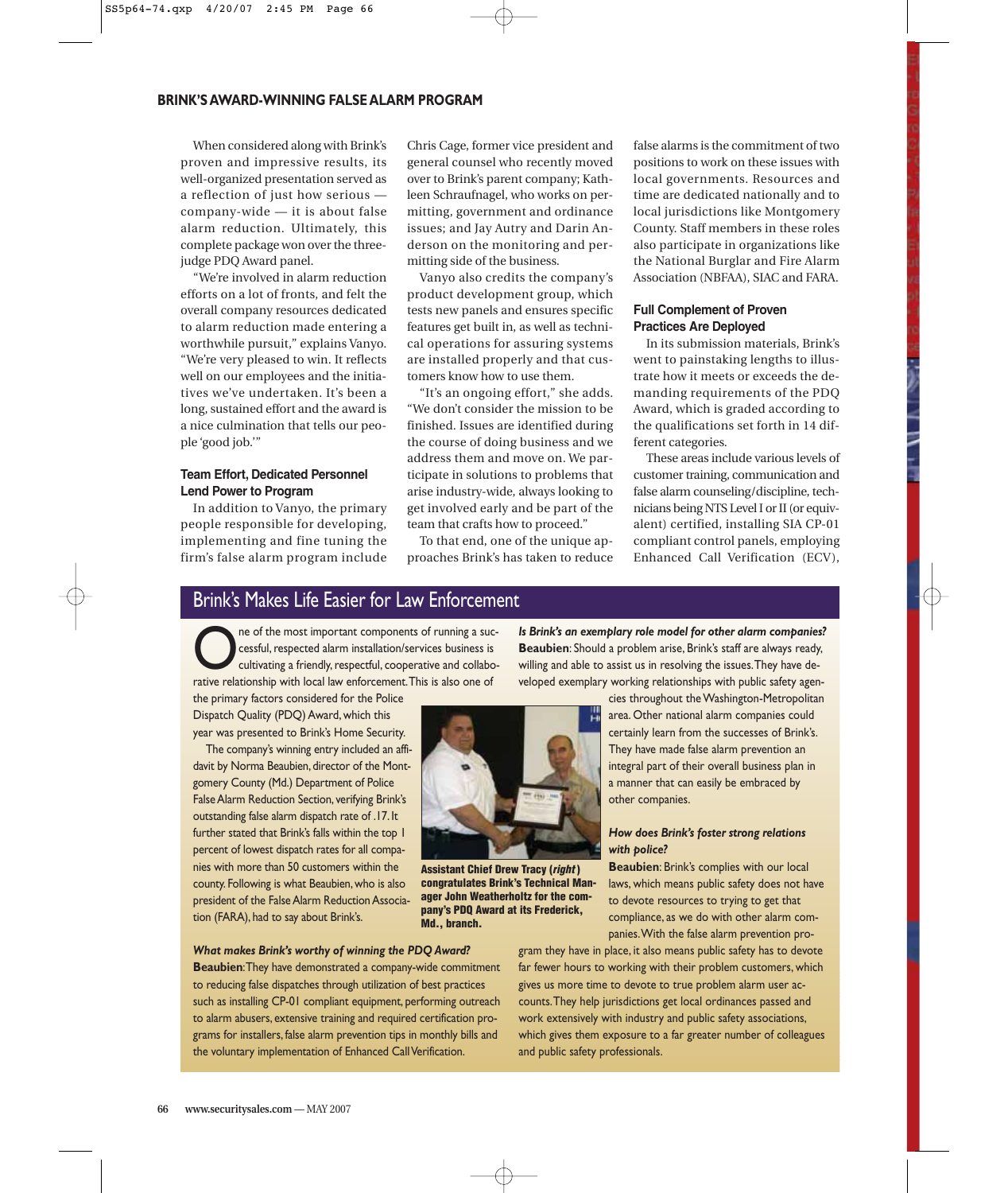### **BRINK'S AWARD-WINNING FALSE ALARM PROGRAM**

demonstrating good relations with law enforcement and proof of a low dispatch rate.

#### **Training, Educating Customers, Staff Is of Paramount Importance**

Whether it's in person, via the mail or online, Brink's channels a lot of energy to building long-lasting relationships with its customers by keeping them trained and well informed about all matters pertaining to their alarm systems. A recent decision to make ECV mandatory for all new residential accounts (commercial had been so since 1993) illustrates the effectiveness of these policies.

"We put a lot of effort into explaining ECV and permit issues to our existing customers through mail-outs and mybrinks.com. As much as possible, we worked to be proactive on those efforts by getting materials to them early so accounts could be updated," Vanyo offers. "We also used bill stuffers to communicate. Our technicians and salespersons are fully trained in presenting this information to new customers."

Brink's has one of the most comprehensive technical training programs in the industry. In addition to being required to become National Training School Level 1 or II certified, technicians endure a rigorous 12-week inhouse training course that includes classroom work, time in the field and



**From sales personnel to installers to customer service representatives to central station operators and beyond, Brink's stresses clear communication with customers. This all begins with the initial sales presentation.** 

online studies. Technicians who work in the commercial fire sector are further required to obtain NICET certifications.

"For our sales folks and technicians, it's an ongoing training effort, keeping them educated so they can teach customers about their systems," says Vanyo. "Regarding ECV, we have not had any is-



**Brink's Home Security, which has more than 1 million accounts across North America, began offering Enhanced Call Verification to all new customers all the way back in 1989.**

sues getting our monitoring personnel up to speed on the practice. One big key success story was standardizing installations and training, which simplified the process."

It would be impossible for Brink's to cultivate trained, informed and consequently happy and loyal customers without a corporate culture predicated on facilitating these qualities from the top to the bottom of the organization. The key is making sure employees know they are valued and instilling them with a sense of pride in their work.

"We have reporting practices that help employees," adds Vanyo. "For example, we provide a monthly report to the field that lets them know what our current ECV base is. Similarly, through our Customer Activity Performance Scorecard, we give feedback to Field Operations on dispatch rates per customer in the first 30 days after installation. We also rank technicians for recognition purposes and to gauge training needs."

#### **Company's Technical Aptitude Prepares It for CP-01 Standard**

In the area of control panel standards, Brink's had actually already been programming its systems to conform with many of the precautionary false alarm edicts and features specified in the CP-01 standard (introduced in 2003) for more than 10 years. In fact, 99 percent of its total panels installed since 1983 include false alarm reduction features, and almost all the work the company installs today is CP-01 compliant.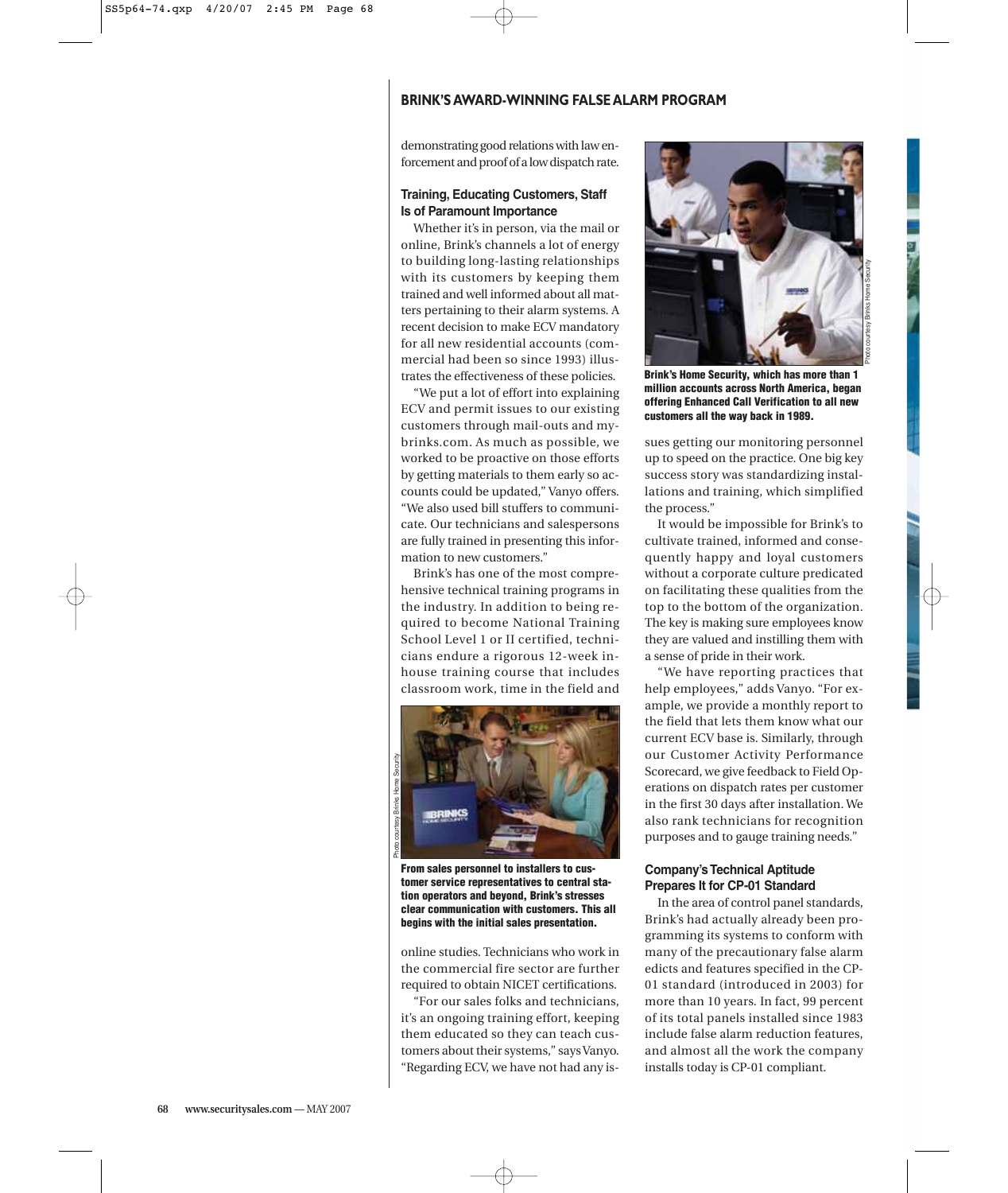#### **BRINK'S AWARD-WINNING FALSE ALARM PROGRAM**

"Brink's is committed to industry standards. What's good for the industry is good for the company. Using best practices and industry-approved equipment is good for any company, as well as their customers and the local community," states Vanyo. "We adopted equipment with about 90 percent of the

CP-01 standard built in back in 1993. Essentially, we were in compliance long before it became a standard."

#### **Unique Law Enforcement Alliance Produces Amazing Results**

The aforementioned actions have helped Brink's foster a solid reputation

# ADS Takes 'Team' Approach to Dispatch Discrimination

Fram Detection Systems (ADS) President and CEO Robert Bonifas has<br>long been a recognized industry<br>champion of false alarm reduction The Aurodent and CEO Robert Bonifas has champion of false alarm reduction.The Aurora, Ill.-based company — which primarily serves Illinois and Wisconsin — has invested in at least one full-time false alarm reduction

to problem accounts, installing CP-01 compliant control panels, keeping customers informed via mail/Web and working closely with local law enforcement are key to its false dispatch reduction. One of its most recent and significant tactics has been instituting Enhanced Call Verification (ECV). "As new customers be-



**ADS personnel show off their certification patches representing the nation's first central station with all dispatchers 5-Diamond Level II certified.**

professional for more than 12 years, and currently has several employees assisting on its False Alarm Reduction Team.

Despite handling an account base that has grown by about two-thirds since 1992,ADS has managed to produce an average of 91.1 percent of potential dispatch signals not being dispatched due to the deployment of proven verification procedures.These efforts and results have led to the firm being named the 2006 Police Dispatch Quality (PDQ) Award runner-up.

"We feel very strongly that being responsible for the dispatches made starts with the alarm company," says Bonifas."We want to make every effort, and have the police departments that we work with want to continue to work in a cooperative way, and that takes some additional effort on our part.We also believed that finding somewhat permanent solutions to problem customers would reduce our costs in the long run and history has proven us right."

ADS' practices of assisting in the permitting process, thorough user training, prompt follow-up after false alarms, special attention

Central Station Manager Rick Raper."As far as getting information from established customers, we sent a mailing to all of our customers, giving them full information on our anticipated change in process and asking them to supply us

come part of the ADS family, they are asked for names to call before dispatch," says

with secondary phone numbers. Problem accounts became less problematic. Customers who have given us feedback are impressed with the change and appreciate our efforts to help cut down on false dispatches."

Bonifas encourages other companies, big and small, to adopt these proven reduction



**In the event of a false alarm, ADS personnel often visit the customer in an effort to avoid future issues.**

techniques for the betterment of the entire industry."All alarm companies play a role in the reduction of false alarms," he says."It is a situation that needs to be addressed by the entire industry. In fact, it is the only ethical thing to do."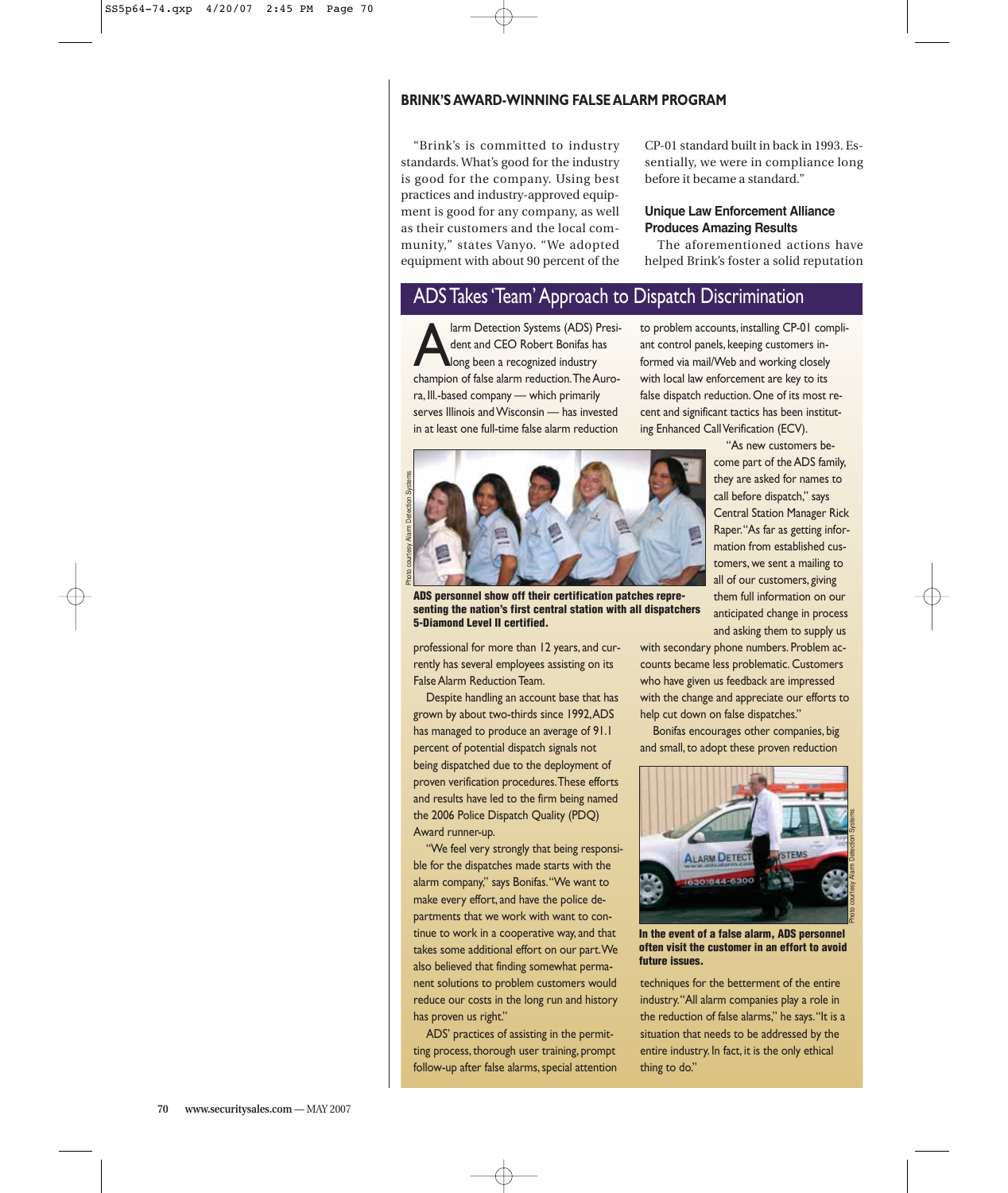# **BRINK'S FALSE ALARM PROGRAM**

with law enforcement. In Montgomery County, alarm companies are required to take an active role in the alarm system permitting process. Hence, the company has created a dedicated permitting department and works closely with the county's False Alarm Reduction Unit.

In a testimonial letter, Norma Beaubien, director of the Montgomery County Department of Police's False Alarm Reduction Section, wrote: "Thank you for your due diligence in reducing false alarms and for being a good corporate partner in our alarm management goals." She also called Brink's false dispatch rate, which places it within the top 1 percent of lowest dispatch rates for all companies with more than 50 customers within the county, "remarkable."

"Communication and a willingness to listen to the concerns of the other side are two critical components in successful relationships with law enforcement," advises Vanyo. "The more we understand each other, the more we can cre-



**In addition to being required to become NTS Level I and II certified, Brink's technicians go through a rigorous 12-week in-house training course that includes classroom work, time in the field and online studies.**

ate an environment that is mutually beneficial. It really comes down to meeting with law enforcement and local elected officials before opinions are hardened. Ultimately, we are all con